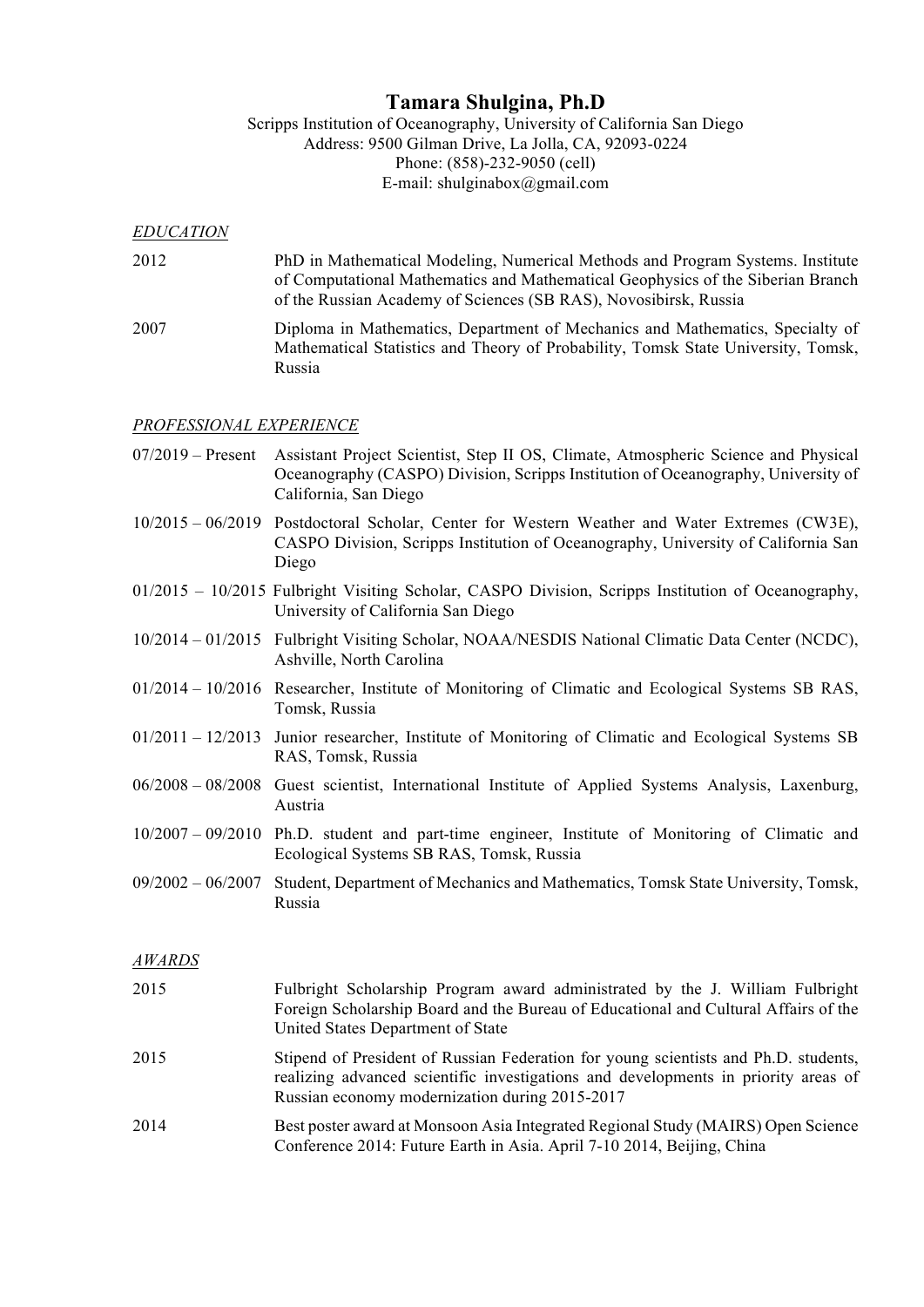2012 Stipend of President of Russian Federation for young scientists and Ph.D. students, realizing advanced scientific investigations and developments in priority areas of Russian economy modernization during 2012-2014

*GRANTS*

| $2014 - 2015$ | Fulbright grant for eight months Fulbright Program administrated by the Bureau of<br>Educational and Cultural Affairs, United States Department of State with the<br>cooperation of the Council for International Exchange of Scholar, CA, USA; Host<br>Institutions: NOAA/NESDIS National Climatic Data Center in Ashville, NC, and<br>Scripps Institution of Oceanography, University California San Diego in La Jolla, CA |
|---------------|------------------------------------------------------------------------------------------------------------------------------------------------------------------------------------------------------------------------------------------------------------------------------------------------------------------------------------------------------------------------------------------------------------------------------|
| 2014          | APN/MAIRS financial support for participation at MAIRS Open Science Conference<br>2014: Future Earth in Asia, April 7-10 2014, Beijing, China                                                                                                                                                                                                                                                                                |
| 2012          | Russian Foundation for Basic Research (RFBR) financial support for participation at<br>International Conference European Geosciences Union (EGU) General Assembly,<br>2012, Vienna, Austria                                                                                                                                                                                                                                  |
| 2010          | RFBR financial support for participation at $2nd$ International Conference on Data<br>Analysis and Modelling in Earth Sciences (DAMES), 2010, Lisbon, Portugal                                                                                                                                                                                                                                                               |
| 2009          | RFBR financial support for participation at EGU General Assembly, 2009, Vienna,<br>Austria                                                                                                                                                                                                                                                                                                                                   |
| 2008          | RFBR financial support for participation at 1 <sup>st</sup> International Conference on Data<br>Analysis and Modelling in Earth Sciences, RFBR financial support for 2008, Potsdam,<br>Germany                                                                                                                                                                                                                               |
| 2008          | Grant for participation in the Young Scientists Summer Program 2008 (YSSP 2008),<br>International Institute of Applied System Analysis, Laxenburg, Austria                                                                                                                                                                                                                                                                   |

## *RESEARCH INTERESTS*

Current research interests include developing the methodology and the tools for atmospheric river (AR) identification on regional scales, studying long-term climatology and seasonal predictability of AR activity and related extreme precipitation events impacting western North America. A great interest is intercomparison of AR catalogs in terms of their climatological characteristics to understand and quantify uncertainties in atmospheric river science based on choice of AR detection methodology. The results are presented in the papers [1-5] of the peer-reviewed publication list.

Previously, my work focused on the ongoing climatic changes in Siberia, Russia, which combined analysis of spatio-temporal changes in average and extreme temperature and precipitation characteristics, as well as investigating the influence of these changes on the environment and society in the region. For this research I had compared long-term meteorological time series with regular and irregular spatial resolution using mathematical statistics and computational techniques to ensure relevant and detailed analysis of climate changes on the regional scale. These results are presented in the papers [6, 9, 11, 13-15, 17] of the peerreviewed publication list.

My Ph.D research was related to the development of a computational kernel of web-GIS informationcomputational platform Climate (http://climate.scert.ru/), which is used in Russia to support collaborative multidisciplinary investigations of regional climate changes and their impacts. The computational kernel includes dedicated modules to process and analyze large georeferenced datasets using mathematical statistics. The relevant results are presented in the papers [6-12, 16, 18] of the peer-reviewed publication list.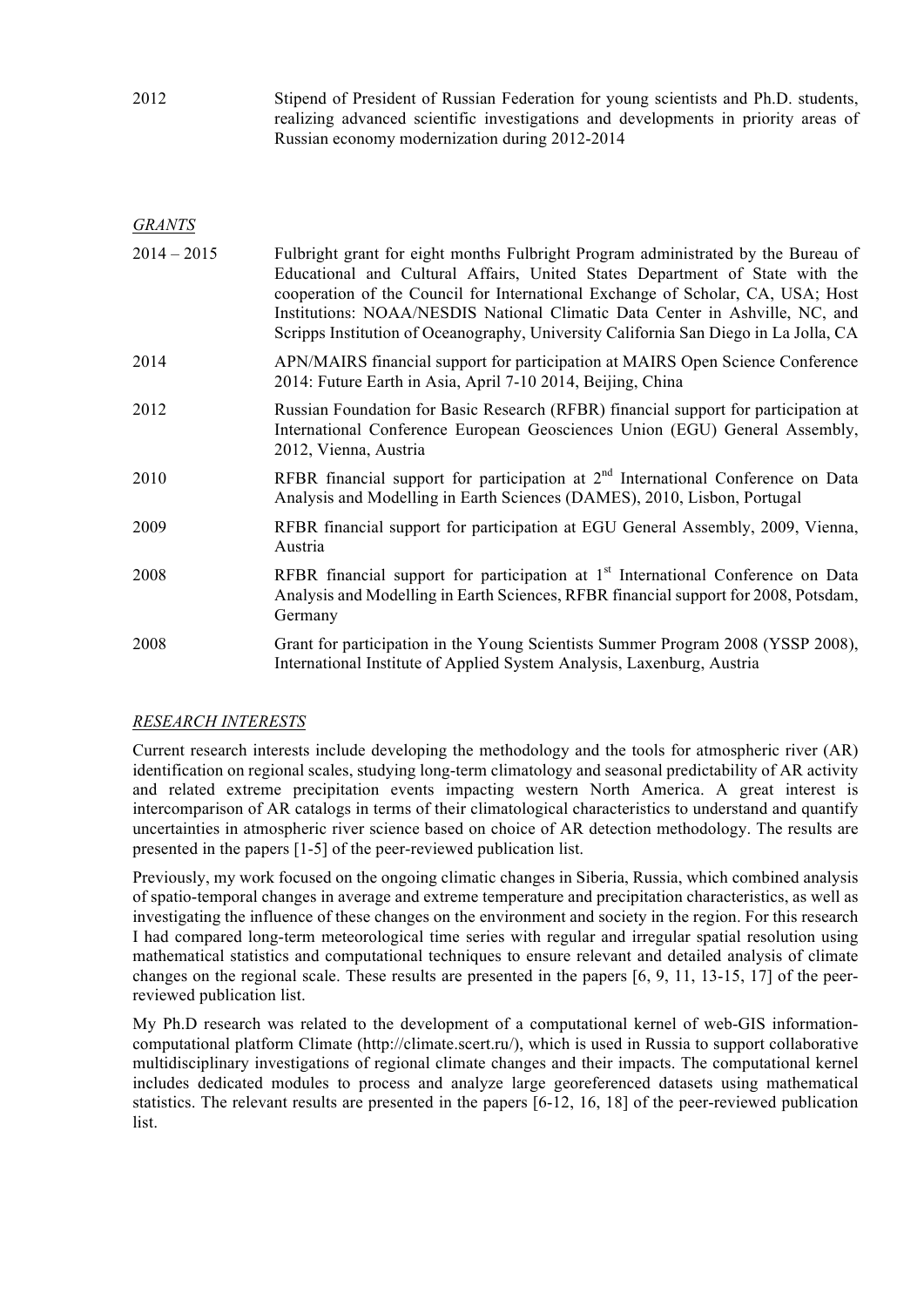### *LIST OF PUBLICATIONS (20 published, 1 accepted for publication)*

- 1. Rutz J.J., C.A. Shields, J.M. Lora, A.E. Payne, B. Guan, P. Ullrich, T. O'Brien, L.R. Leung, F.M. Ralph, M. Wehner, S. Brands, A. Collow, N. Goldenson, I. Gorodetskaya, H. Griffith, K. Kashinath, B. Kawzenuk, H. Krishnan, V. Kurlin, D. Lavers, G. Magnusdottir, K. Mahoney, E. McClenny, G. Muszynski, P.D. Nguyen, Mr. Prabhat, Y. Qian, A.M. Ramos, C. Sarangi, S. Sellars, T. Shulgina<sup>9</sup>, R. Tome, D. Waliser, D. Walton, G. Wick, A.M. Wilson, M. Viale, 2019: The Atmospheric River Tracking Method Intercomparison Project (ARTMIP): Quantifying Uncertainties in Atmospheric River Climatology, *Journal of Geophysical Research: Atmospheres*, accepted.
- 2. Gershunov A., T. Shulgina, R.E.S. Clemesha, K. Guirguis, D. Pierce, M. Dettinger, D. Lavers, D. Cayan, S. Polade, J. Kalansky and F.M. Ralph, 2019: Precipitation regime change in Western North America: The role of Atmospheric Rivers, *Scientific Reports*, **9**, 11 pp. https://doi.org/10.1038/s41598- 019-46169-w
- 3. Guirguis K., A. Gershunov, R. E. S. Clemesha, T. Shulgina, A. C. Subramanian and F. M. Ralph, 2018: Circulation drivers of Atmospheric Rivers at the North American West Coast, *Geophysical Research Letters*, **45**. 12,576-12,584.
- 4. Ralph, F.M., A.M. Wilson, T. Shulgina, B. Kawzenuk, S. Sellars, J.J. Rutz, M.A. Lamjiri, E.A. Barnes, A. Gershunov, B. Guan, K. Nardi, T. Osborne, and G.A. Wick, 2018: Comparison of atmospheric river detection tools: How many atmospheric rivers hit northern California's Russian River Watershed. *Climate Dynamics*, 22 pp. https://doi.org/10.1007/s00382-018-4427-5.
- 5. Guirguis, K., A. Gershunov, T. Shulgina, R.E.S. Clemesha, F.M. Ralph, 2018: Atmospheric Rivers impacting Northern California and their modulation by a variable climate. *Climate Dynamics*, 15 pp. https://doi.org/10.1007/s00382-018-4532-5.
- 6. Gershunov A., T.M. Shulgina, F.M. Ralph, D. Lavers and J.J. Rutz, 2017: Assessing climate-scale variability of Atmospheric Rivers affecting western North America. *Geophysical Research Letters,*  44, doi:10.1002/2017GL074175.
- 7. Okladnikov I.G., E.P. Gordov, A.G. Titov and T.M. Shulgina, 2015: Information-computational system for online analysis of georeferenced climatological data. *Proc. of the XVII Int. Conf. on Data Analytics and Management in Data Intensive Domains* (*October 13–16, 2015, Obninsk, Russia).* L. Kalinichenko and S. Starkov (eds.), 76-80.
- 8. Volodin E.M., N.M. Arzhanova, A.V., Borzenkova, P.N. Vargin, A.K. Monzikova, Yu.V. Martynova, E.I. Moraru, A.P. Morozova, I.G. Okladnikov, A.V. Penenko, K.V. Ushakov, Yu.A. Shtabkin, T.M. Shulgina: Chapter 13: Workbook on climate change modeling // Models and Methods in the problem of interaction between Atmosphere and Hydrosphere: textbook, Dymnikov V.P., V.N. Lykosov, E.P. Gordov (eds.): 2014, Tomsk: Publishing house of TSU, 490-515.
- 9. Gordova Yu.E., Yu.V. Martynova, T.M. Shulgina, 2014: Use of the computational-informational Web-GIS system for the development of climatology students' skills in modelling and monitoring of climate change. *The bulletin of ISU. Series: Earth Sciences*, 9, 55-68.
- 10. Gordov E.P., V.N. Lykosov, V.N. Krupchatnikov, I.G. Okladnikov, A.G. Titov, T.M. Shulgina: Calculation-informational technologies for monitoring and modeling of climatic changes and their consequencies. E.P. Gordov and V.N. Lykosov (eds.), 2013, Novosibirsk: Nauka. 199 p.
- 11. Shulgina T.M., E.P. Gordov, I.G. Okladnikov, A.G. Titov, E.Yu. Genina, V.P. Gorbatenko, I.V. Kuzhevskaya, A.S. Akhmetshina, 2013: Computational module for regional climate change analysis. *Vestnik NSU. Series: Information Technology*, 11, No. 1, 124-131.
- 12. Okladnikov I.G., A.G. Titov, T.M. Shulgina, E.P. Gordov, V.Yu. Bogomolov, Yu.V. Martynova, S.P. Syshchenko, A.V. Skvortsov, 2013: A software complex for the analysis and visualization of monitoring and forecast of data on climate changes. *Numerical methods and programming. Advanced computing*, **14**. 123-131.
- 13. Gordov, E.P., K. Bryant, O.N. Bulygina, I. Csiszar, J. Eberle, S. Fritz, I. Gerasimov, R. Gerlach, S. Hese, F. Kraxner, R.B. Lammers, G. Leptoukh, T. Loboda, I. McCallum, M.l Obersteiner, I. Okladnikov, J. Pan, A.A. Prusevich, V.N. Razuvaev, P. Romanov, H. Rui, D. Schepaschenko, C. Schmullius, S. Shen, A.I. Shiklomanov, T. Shulgina, A.Z. Shvidenko, and A. Titov 2013: Development of Information-Computational Infrastructure for Environmental research in Siberia as a baseline component of the Northern Eurasia Earth Science Partnership Initiative (NEESPI) Studies. In: P.Ya. Groisman and G. Gutman (eds.) *Regional Environmental Changes in Siberia and Their Global Consequences.* Springer Series on Environmental Science and Engineering, **XII**, 19-55.
- 14. Gordova Yu.E., E.Yu. Genina, V.P. Gorbatenko, E.P. Gordov, I.V. Kuzhevskaya, Yu.V. Martynova, I.G. Okladnikov, A.G. Titov, T.M. Shulgina and N.K. Barashkova, 2013: Educational process support